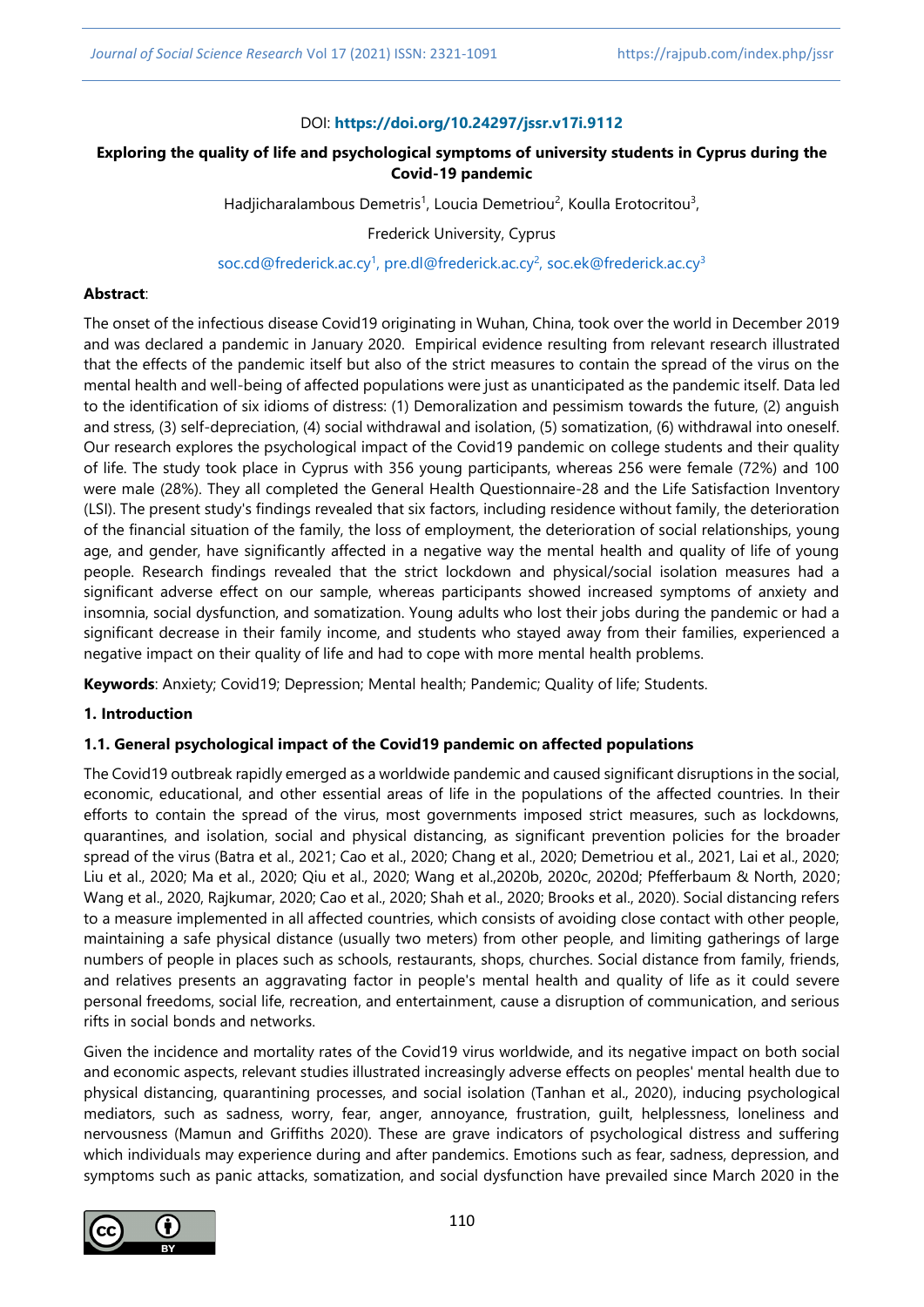populations of all affected countries across the globe. These emotions can be overwhelming, especially for people who have already faced anxiety, severe depression, and other mental health problems, and may have detrimental effects on their mental health and quality of life.

According to the World Health Organization (2002), mental health is the emotional well-being, where the individual can live and work comfortably in the community and be satisfied with his personal characteristics and achievements. Quality of life refers to the individual's living conditions that, together with material goods, compose the daily well-being of people (Møller & Roberts, 2021). Well-being requires the provision of tangible and intangible resources such as health, harmonious coexistence of individuals, respect for dignity, optimism, perspective, and the social environment. Factors that may negatively impact the quality of life are any stressful experiences or negative situations that significantly increase the possibility of a person experiencing adversities in his/her psychosocial adjustment or even psychological problems. Financial difficulties of the family, parent's mental health, school or community with high rates of delinquency, death of a family member and, parent's divorce (McGregor, 2020) can be considered aggravating factors in a person's overall well-being (Masseé, 2000).

#### **1.2. Effects of Covid19 restrictive measures on university student populations**

Recent studies conducted worldwide, show clearly that the Covid19 pandemic has severely affected young adults' mental health and subsequent quality of life (Cao et al., 2020; Chang et al., 2020; Lai et al., 2020; Liu et al., 2020; Qiu et al., 2020; Wang et al.,2020b, 2020c, 2020d; Pfefferbaum & North, 2020; Wang et al., 2020, Rajkumar, 2020; Cao et al., 2020; Shah et al., 2020; Brooks et al., 2020, Demetriou et al., 2021). The restrictions in movement and in gathering capacities have negatively impacted productivity and performance and, especially in young adults, have suspended personal freedoms, independence and perhaps adulthood itself.

College students are a particular population, going through a critical period of life and often experiencing stressful events (Buchanan, 2012). In Cyprus all tertiary education institutions have been closed to students and face-to-face teaching was suspended for an out of the ordinary timeframe (March to June 2020, September, mid-October to May 2020, September 2020 to May 2021), with short intervals of onsite, conventional operations. Hossein et al. (2019) illustrated that such closures trigger uncertainty amongst students regarding academic matters and intensify persistent mental health challenges in the student population.

University students' lives changed drastically due to the physical distancing and social isolation measures that led to switching from conventional learning to distance learning. Students were confined at home, and all teaching, learning, and evaluation took place online (Demetriou et al., 2021). At the same time, insecurities regarding employment and the financial future were accentuated. Negative emotions such as the fear of death and the fear of an "unknown enemy" (as this was depicted in the media) created a generalized fear in the people, as they did not know exactly where the threats were coming from (Van Bavel et al.,2020; Nguyen et al., 2020; Cao et al., 2020; Xu et al., 2020; Shimizu et al., 2020; Ho et al., 2020; Park et al., 2020).

Research conducted with students in Cyprus earlier this year (Demetriou et al., 2021) showed that more than 70% of the participating students experienced high to medium stress during the lockdowns. In this framework, working students experienced significantly more anxiety and stress than those who did not have to juggle studies with work, and it manifested in somatic symptoms, such as difficulty breathing and general nervousness. Asif and her associates (2020) also determined higher stress levels in students, who found that anxiety was the most prevalent issue, followed by stress as the second most prevalent problem among her sample's college students. Students reported a more frequent appearance of fear, dizziness, and numbness than those that were not employed or worked part-time during the lockdown. Islam et al. (2020) have pointed to the disruption of regular income and employment as a critical factor in understanding the increased frequency of anxiety and depression in university students. It seems that student adaptation to online classes contributed to the increase in their stress levels.

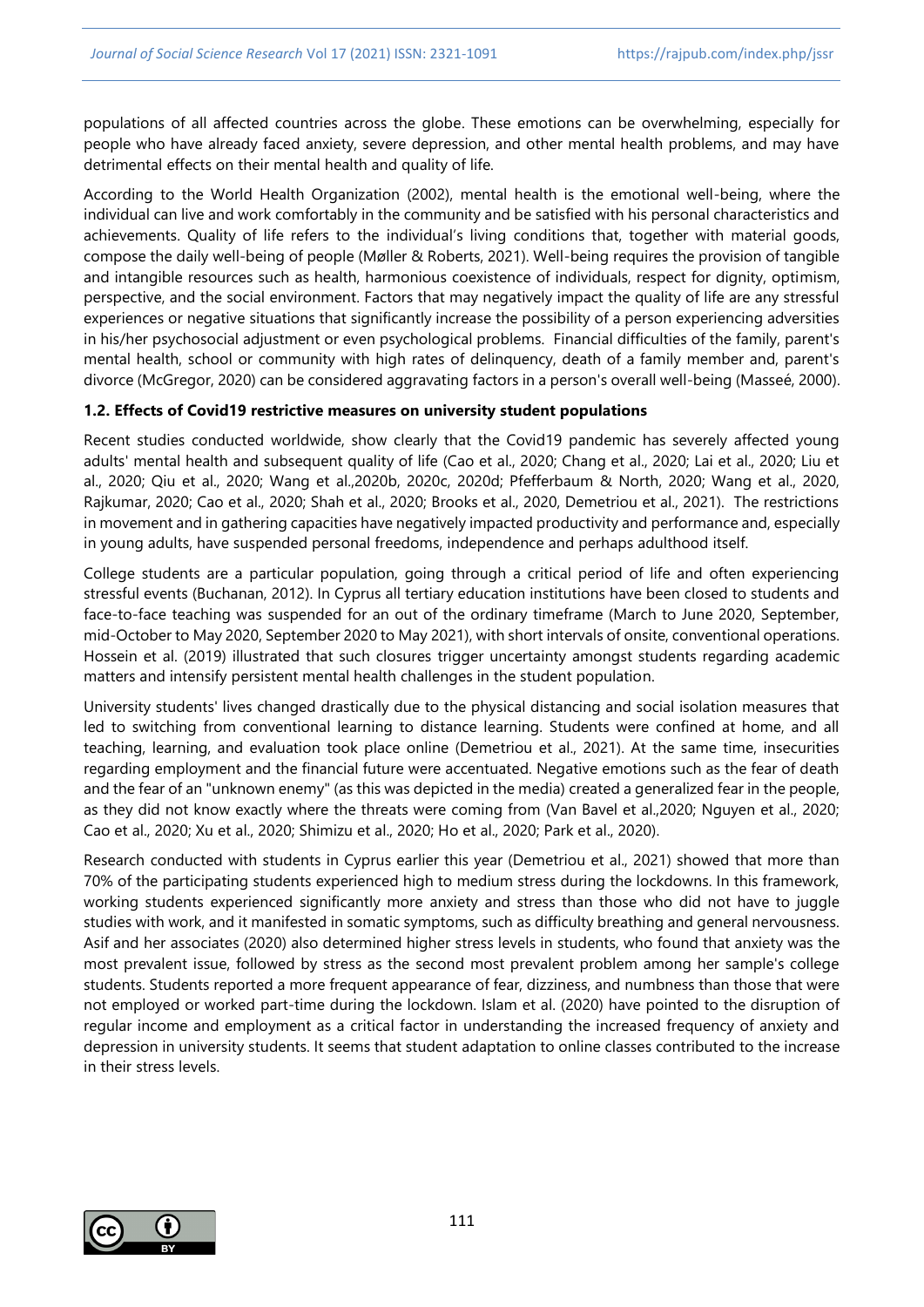#### **2. Materials and methods**

# **2.1 Purpose and Research Questions of the study**

The purpose of this study was to investigate the psychological impact of the measures of social distancing of the Covid-19 pandemic on the mental health and quality of life of college and university students in Cyprus. In this framework, we placed the following two research questions:

(a) What is the impact of the lockdown and social distancing measures on university students' mental health and quality of life during the Covid19 pandemic?

(b) Which factors may be considered either aggravating or protective to tertiary education students' mental health and quality of life?

## **2.2. Procedure – Data collection**

We surveyed a sample of university students in Cyprus. Participants completed two questionnaires in the Greek language: The General Health Questionnaire (GHQ-28) and the Life Satisfaction Inventory (LSI). In addition, we collected demographic information, including age, gender, place of residence, and information relating to the COVID-19 pandemic, such as parents working status and quality and frequency of interpersonal, social relationships during the pandemic. Authors used a web-based survey design and obtained the approval from the Psychology and Social Sciences Department at Frederick University. All participants gave their consent online before responding to the survey questions. The participants answered the questionnaires anonymously on the Internet platform Enklikanketa, from May to June 2021, and they were allowed to terminate the survey at any time they wished.

# **2.3. Sample**

The survey took place in May 2021 and focused on a sample of 356 Cypriot participants. The sample included 256 young women (72%) and 100 young men (28%). The mean age for our participants was 23+5 years old. The majority of the participants (75%) resided in urban areas, and 25% resided in rural areas. 50% of participants were employed before the pandemic outbreak, whereas 25% of the subjects remained employed during the pandemic. More than half of the participants (52%) experienced a decrease in their family income. Regarding their residential situation, 38% resided without their family during the lockdown measures (Table 1).

| <b>Variables</b>                     | <b>Demographic characteristics</b> | $n = 356$ | %  |
|--------------------------------------|------------------------------------|-----------|----|
| Gender                               | Men                                | 100       | 28 |
|                                      | Women                              | 256       | 72 |
| <b>Residence</b>                     | Urban areas                        | 267       | 75 |
|                                      | <b>Rural Areas</b>                 | 89        | 25 |
| <b>Employment before pandemic</b>    | Yes                                | 178       | 50 |
|                                      | No                                 | 178       | 50 |
| <b>Employment during pandemic</b>    | Yes                                | 89        | 25 |
|                                      | No                                 | 267       | 75 |
| Residing with family during pandemic | Yes                                | 221       | 62 |
|                                      | No                                 | 135       | 38 |
| <b>Family income</b>                 | Affected                           | 185       | 52 |
|                                      | Non-affected                       | 171       | 48 |

| Table 1. Participants' distribution and socio-demographic variables (in percentage) |  |  |  |  |
|-------------------------------------------------------------------------------------|--|--|--|--|
|-------------------------------------------------------------------------------------|--|--|--|--|

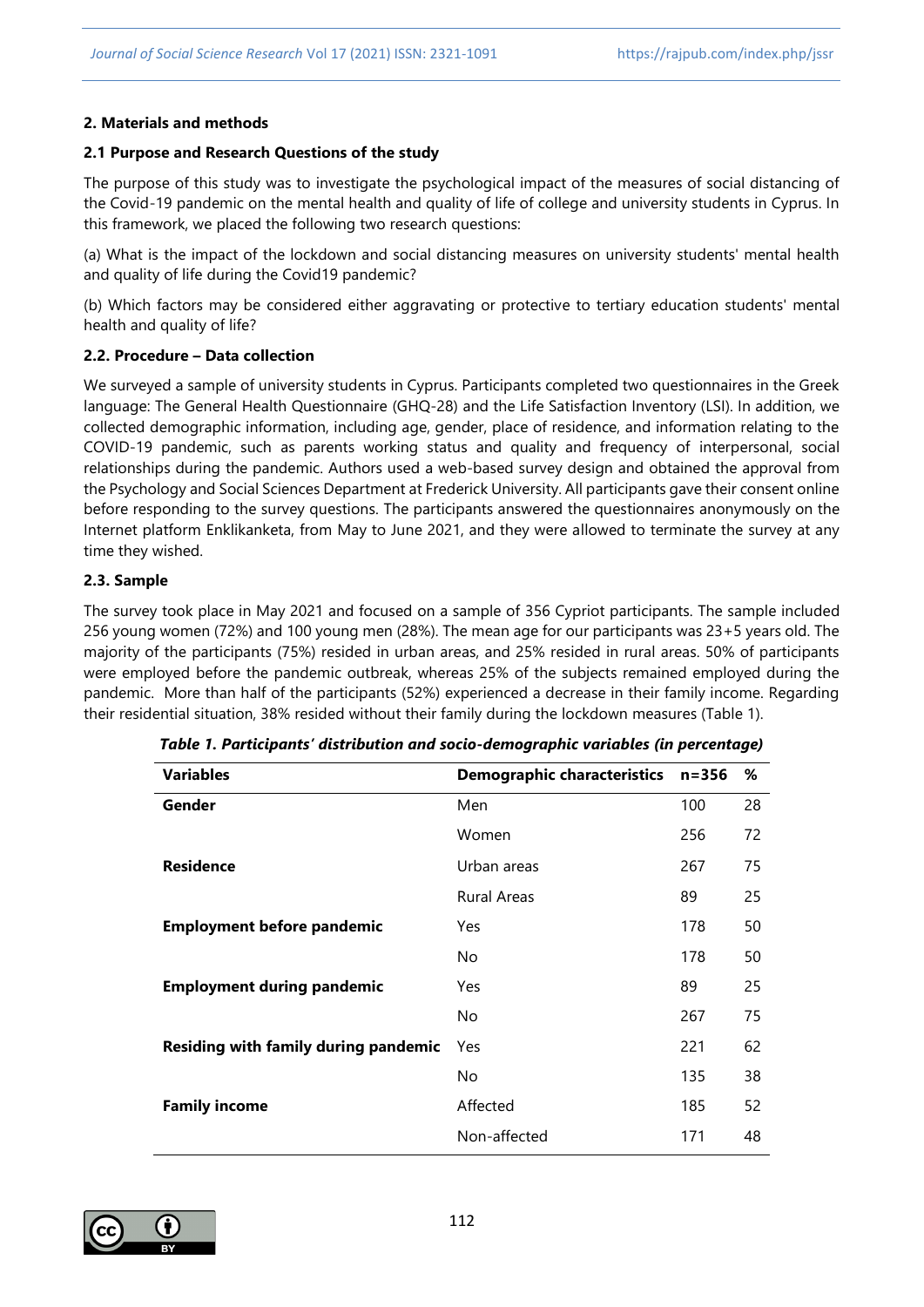#### **2.4. Measures**

#### **2.4.1. General Health Questionnaire – 28 (Goldberg and Hillier 1979)**

The General Health Questionnaire is a self-report tool used to compare the current psychological state of the participants with their usual state of psychological health. We applied the 28-item version, whereas factor analysis of the GHQ-28 identified four 7-item subscales [\(https://strokengine.ca/en/assessments/general-health](https://strokengine.ca/en/assessments/general-health-questionnaire-28-ghq-28/)[questionnaire-28-ghq-28/\)](https://strokengine.ca/en/assessments/general-health-questionnaire-28-ghq-28/): Somatic symptoms (items 1-7); Anxiety/insomnia (items 8-14); Social dysfunction (items 15-21); Severe depression (items 22-28). The possible score ranges from 28 being the lowest to 112 being the highest. The higher score shows the participants' more deficient psychological state. There is a high correlation between the anxiety subscale and the total score, illustrating that anxiety is a common indicator of psychiatric disorders (Goldberg & Hillier, 1979). The Cronbach's alpha coefficients of reliability of the subscales are 0.84 to 0.94, and the internal consistency of the total scale is 0.93 (ibid).

#### **2.4.2. Life Satisfaction Inventory (LSI) (Muthny et al., 1990)**

The Greek version of the Life Satisfaction Inventory (LSI) (Muthny et al., 1990; Fountoulakis et al., 1997) assesses not only people's quality of life but also their social economic situation, their employment status, and the family and married couples' life. The LSI consists of 13 questions and focuses on the participants' quality of life during their last week of the lockdown period. One may answer each question based on a Likert scale ranging from 1 = very disappointed to 5 = very satisfied. The minimum scale score ranges 13 and the maximum, 65. The scale shows good internal consistency assessed according to the Cronbach's Alpha 0.82. A higher score shows a higher quality of life.

#### **2.5. Data Analysis**

We analyzed the data using the Statistical Package for Social Sciences (SPSS) version 25.0. Data analysis included descriptive statistics, such as mean, standard deviation, frequencies, and percentages, to describe the participants' demographic characteristics. The level of significance (p-value) in questionnaires was set at p< 0.05. In order to examine our research questions applied the following data analysis methods: t-test, two-way ANOVA, and the multivariate ANOVA (MANOVA) to compare the means between participants' demographic characteristics (gender, age, family income, occupation) and their impact on their overall quality of life and mental health dimensions. Furthermore, we applied Pearson's correlation coefficient to examine whether correlations (positive or negative) could be found between mental health dimensions and quality of life.

#### **3. Findings**

## **3.1. Impact of the lockdown and social distancing measures on university students' mental health and quality of life during the Covid19 pandemic**

The findings of the present study underlined that the measures taken during the pandemic have significantly affected the mental health (p <0.001) and quality of life of young people (p <0.05). About half of our sample population (51%) experienced symptoms of anxiety and insomnia (p <0.05), and 48% experienced physical symptoms (p <0.01). More than half of the participants (55%) reported social dysfunction (p <0.001), 10% experienced severe depression (p <0.05), and 34% felt that during the pandemic, their quality of life had been impacted negatively (p <0.05) (Table 2).

| Table 2. Percentages on Mental Health dimensions - Quality of Life |                  |      |                      |      |
|--------------------------------------------------------------------|------------------|------|----------------------|------|
|                                                                    | <b>Variables</b> |      | Level Percentage Sig |      |
|                                                                    | Quality of life  | Low  | 34%                  | 0.02 |
|                                                                    |                  | High | 66%                  |      |
|                                                                    | Insomnia/Anxiety | Low  | 49%                  | 0.05 |
|                                                                    |                  | High | 51%                  |      |
|                                                                    |                  |      |                      |      |

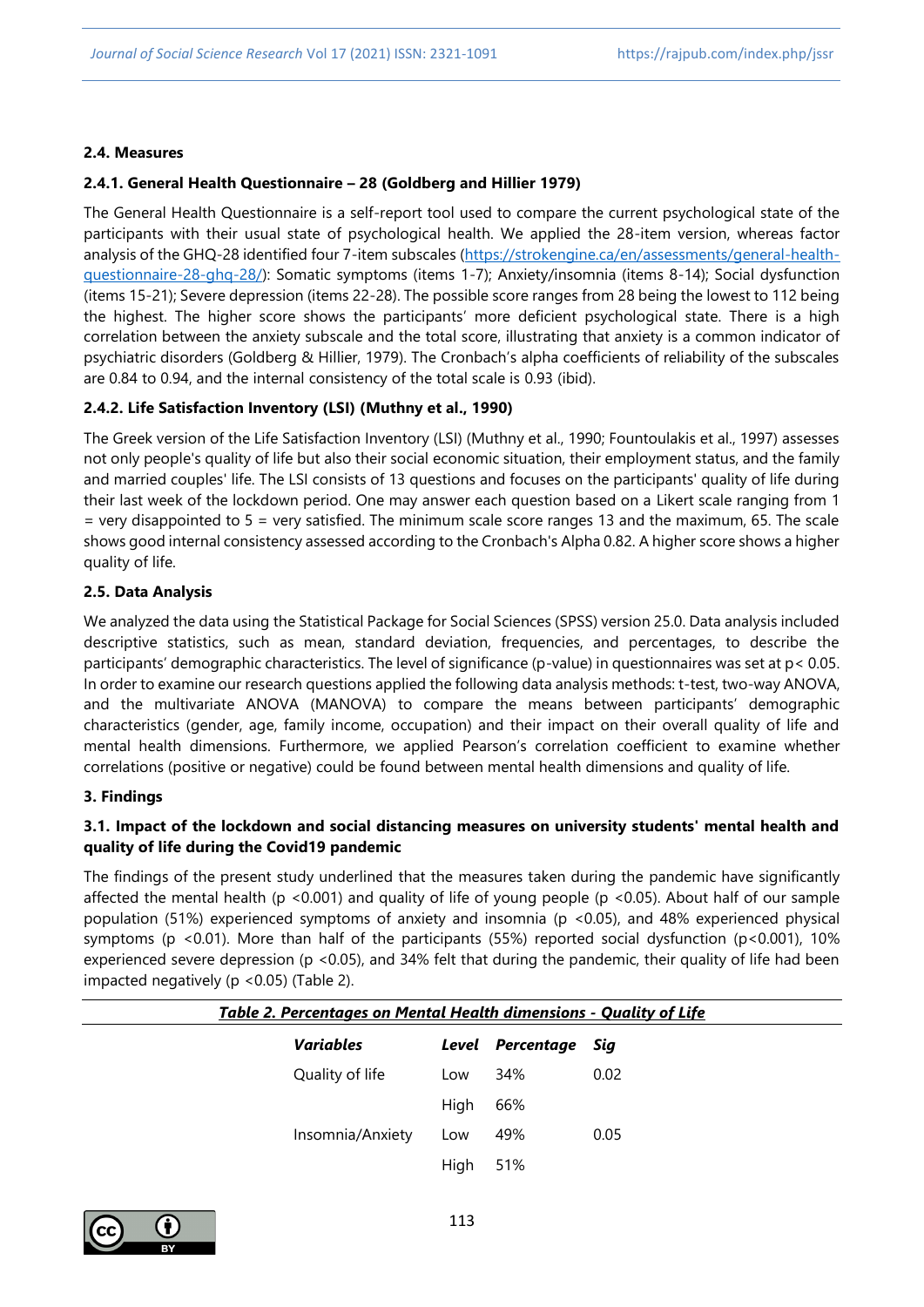| Physical Symptoms Low |      | 52%   | 0.01  |
|-----------------------|------|-------|-------|
|                       | High | 48%   |       |
| severe depression     | Low  | 90%   | 0.05  |
|                       | High | - 10% |       |
| social dysfunction    | Low  | 45%   | 0.001 |
|                       | High | - 55% |       |
|                       |      |       |       |

#### **3.2. Aggravating or protective factors to tertiary education students' mental health and quality of life**

Αs aggravating factors which contributed to the increase of student stress levels our results record the following:

(a) *Residence with or without family*: Students living away from their family during the lockdown measures [F (1,355) = 5,882 p <0.001] had significantly higher stress levels than those who went through the lockdown and social distancing measures while residing with their family.

(b) *Financial situation of family and self during the lockdowns*: Another factor with a negative impact on their quality of life and mental health was the financial situation of students' themselves, but also of their family [F  $(1,355) = 5,430$  p <0.05]. Our data analysis showed that the mental health of participants whose family income was affected experienced more insomnia and anxiety symptoms than participants whose family income was unaffected [F (1,355) = 7,012 p < 0.000].

(c) *Employment status*: Young people who became unemployed during the pandemic were found to be more anxious [F (1,355) = 4,212 p <0.005] and reported more severe physical symptoms [F (1,355) = 6,550 p <0.001] and a lower quality of life [F (1,355) = 3,802 p <0.001] than the students who were able to sustain their employment during the pandemic.

(d) *Relationship with friends:* A relatively high percentage of our participants (58%) reported a deterioration in their social relations with their friends in the duration of the lockdown and social distancing measures for the containment of the spread of the Covid19 virus claiming that the relationship with their friends was negatively affected due to the pandemic measures [F  $(1,355) = 4,224$  p <0.005].

(e) *Age:* Younger participants aged 18-20 seem to have been impacted more, they, namely, stated that they experienced more frequently symptoms of anxiety [F (1,355) = 3,789 p <0.005], social dysfunction [F (1,355) = 3,424 p <0.004] and a lower quality of life [F (1,355) = 2,155 p <0.005] than our participants above the age of 20 years.

| Table 3. Correlations coefficients between participants' Social dysfunction, Depression, Somatic<br><b>Symptoms and Quality of Life</b> |                    |                         |                                    |                      |                          |
|-----------------------------------------------------------------------------------------------------------------------------------------|--------------------|-------------------------|------------------------------------|----------------------|--------------------------|
| <b>Variables</b>                                                                                                                        | Quality of<br>life | <b>Insomnia/Anxiety</b> | <b>Physical</b><br><b>Symptoms</b> | severe<br>depression | social<br>dysfunction    |
| Quality of life                                                                                                                         |                    | $-.632**$               | $-0.588**$                         | $-.690**$            | $-0.618**$               |
| Insomnia/Anxiety                                                                                                                        |                    | $\overline{a}$          | ,754**                             | ,819**               | ,834**                   |
| Physical<br>Symptoms                                                                                                                    |                    |                         |                                    | ,662**               | ,656**                   |
| severe depression                                                                                                                       |                    |                         |                                    | $\qquad \qquad$      | ,830**                   |
| social dysfunction                                                                                                                      |                    |                         |                                    |                      | $\overline{\phantom{a}}$ |

(f) *Gender*: The analysis of the results of the present study showed that there is a statistically significant difference between men and women in the dependent variable severe depression [F (1,355) = 2,220 p <0.05], whereas women reported a higher frequency of symptoms of severe depression than men.

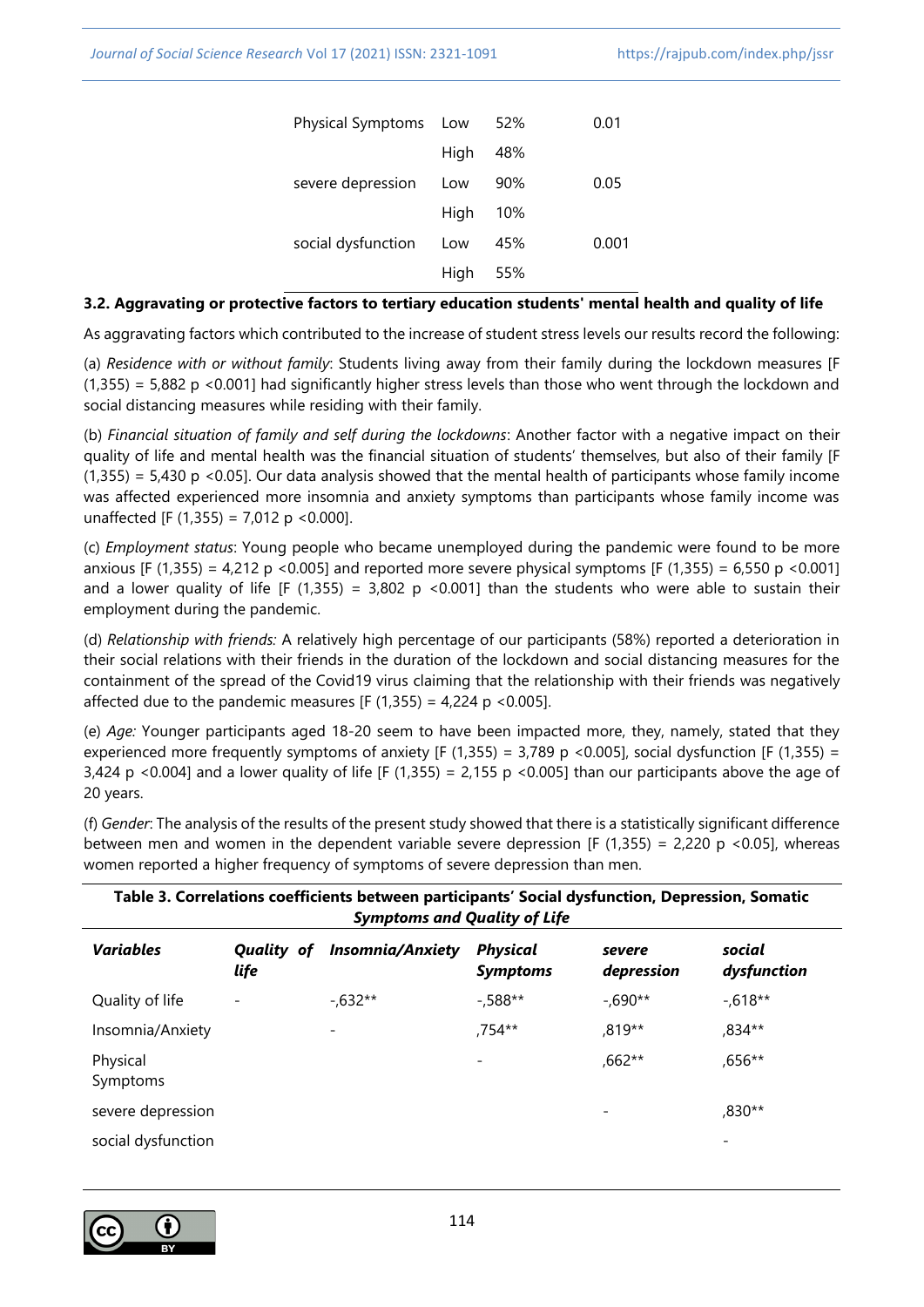#### **3.3. The relationship between the Quality of Life and Mental Health Dimensions**

Our findings suggest a significant negative correlation between the Quality of Life and the following Mental Health dimensions: Severe Depression, Insomnia/Anxiety, Physical Symptoms and Social Dysfunction (r=-0.632 p<0.001; r=-0.588 p<0.002 r=-0.690 p<0.001 and r=-0.618 p<0.000 respectively). On the other hand, Insomnia/Anxiety displayed a positive correlation with the dimensions Physical Symptoms (r=0.754 p<0.001), Severe Depression (r=0.819 p<0.001) and Social Dysfunction (r=0.834 p<0.001). Regarding the dimension Physical Symptoms, we detected a positive correlation with Severe Depression (r=0.662 p<0.001) and social dysfunction (r=0.656 p<0.001), whereas Severe Depression showed a positive correlation with the dimension of social dysfunction (r=0.830 p<0.001) (Table 3).

## **4. Discussion**

The present study aimed at exploring the extent of the impact of the lockdown and social distancing measures on university students' mental health and quality of life and researching the factors that either aggravate or protect students' mental health and quality of life in the duration of the pandemic. Our findings answered both questions. Our results showed that the pandemic had significantly affected the mental health and quality of life of young people. Participating students reported symptoms of anxiety and insomnia (51%), physical symptoms (48%), social dysfunction (55%), and 10% severe depression symptoms. One-third of the participants (34%) reported a significant decrease in their quality of life. Research by Cao et al. (2020) showed that similar highly restrictive measures to contain the pandemic lead 24.9% of students to experience intense stress and anxiety.

Additional findings posed that the pandemic as a stress factor is positively related to anxiety, stress, family income, and the academic life of students. Aslan, Ochnik, & Çınar (2020) revealed that students' mental health has been at high risk during the pandemic. More than half of the students met the diagnostic criteria of a generalized anxiety disorder (52%) and depression (63%). Kecojevic et al., (2020) stated that the pandemic revealed widespread concerns about the impact of social isolation, social distance, increased stress, depression, anxiety, and other negative emotions and has generated financial difficulties.

Regarding the factors that play an aggravating role in students' mental health, our findings showed that six factors seem to have a detrimental effect on students' mental and psychological states, namely: Residence without family during the lockdowns, the deterioration of the financial situation of the family, the loss of employment of the students themselves, their lack of close contact with friends, young age and gender.

A significant factor contributing to increased stress in young people is related to *residing with or without their family* during the measures to contain the spread of the virus. Our findings agree with similar research, confirming that the quality of the relationships with family members can be a significant dimension of people's mental health and quality of life (Xiao, 2020; Thompson et al., 2016; Chen et al., 2020; Stavrova & Fetchenhauer, 2015; Greenfield & Marks, 2006). Zhang and Ma (2020) examined the impact of Covid19 on people's mental health and quality of life. They found that the virus outbreak caused panic and anxiety, and they underlined how crucially important it is to enjoy family support in this situation. Also, Hadjicharalambous et al. (2021) confirmed that people who enjoyed good cooperation between their family members regarding daily activities exhibited higher scores on general health and quality of life, positive mood, and physical and psychological health. Furthermore, Demetriou et al. (2021) revealed that students who resided with their families during the lockdown had significantly lower stress levels than those who did not; in fact, the students who were surrounded by family

reported less frequent terror symptoms than the students who were living alone during that time.

Our data analysis showed that the *deterioration of the family's financial situation* during the consecutive lockdowns significantly impacted our subjects' well-being. The mental health of our participants who became bystanders as their family income kept shrinking reported more insomnia and anxiety symptoms than participants whose family income remained stable during the time. Similar research in Cyprus (Hadjicharalambous et al., 2020) showed that the mental health of participants whose family income was negatively affected presented more depression, anxiety, and insomnia symptoms than those whose family income was not affected by the quarantine and lockdown measures. In fact, participants whose family income

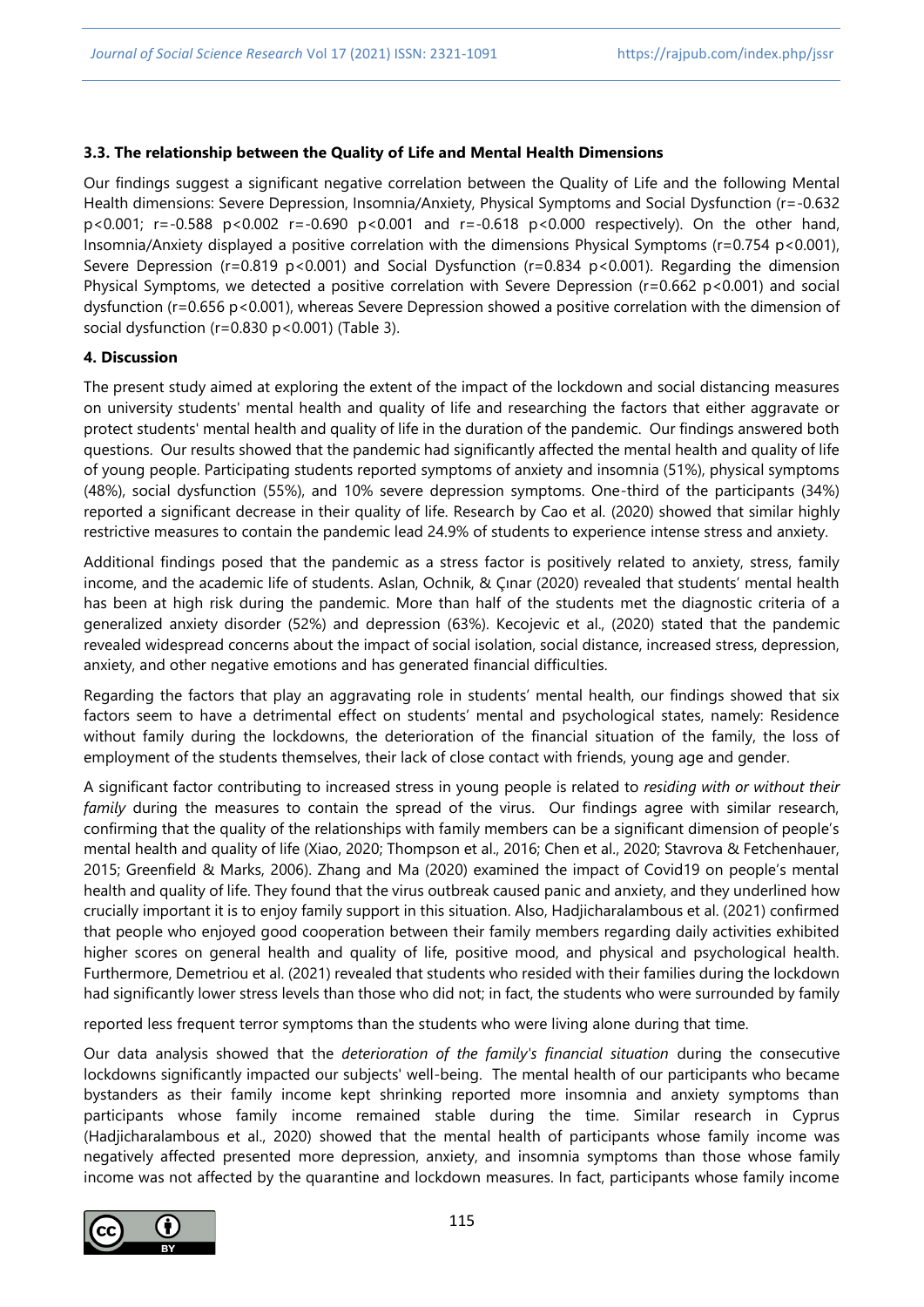had remained stable also reported a better quality of life than those whose family income has been affected. Nguyen et al. (2020), Nguyen et al. (2017), Ha et al. (2014) showed similar results, namely that people with higher family income enjoy a better quality of life and are more resilient toward mental health problems. Shigemura et al. (2020), Zettler et al. (2020), Rajbhandari (2020) supported that there is an economic impact of the Covid19, which affects people's mental health and quality of life.

The *employment status* of young adults during the pandemic also seems to negatively impact their mental health and quality of life. Participants who lost their jobs during the lockdown measures presented higher stress levels, reported more frequent psychosomatic symptoms and, consequently, had lower scores on their quality of life. According to Epifanio et al. (2021), people who became unemployed due to the Covid19 outbreak reported significantly lower levels on both physical and psychological quality of life measures than individuals who maintained their job with no changes and did not have to move back with their parents due to financial distress. Brydsten et al. (2015), Norström et al. (2019) highlighted a significant relationship between unemployment and poorer health-related quality of life due to unemployment's economic and social consequences. Work has a central part in most individuals' lives and offers income security and social protection, participation in society, and healthier self-esteem.

In the months of the pandemic's peak and while the restraining measures were at their strictest (lockdowns and physical/social distancing), over half of our participants (58%) stated their *social relations with their network of friends* were negatively affected or disrupted. Similar findings regarding Cypriot university students were recorded by Demetriou (2021), who underlined that students exhibited many adverse psychosocial effects from the strict implementation of lockdown measures, experienced a deterioration of their social and sexual relations, and felt that they received less support from their immediate social network.

The *younger population* of our sample, namely students in the age group 18-20 years, reported more symptoms of anxiety, social dysfunction, and a lower quality of life than their older colleagues. Qui et al. (2020) posed similar findings where the young adult population presented the highest score on the CPDI (COVID-19 Peritraumatic Distress Index) with a mean (SD) of 27.76 (15.69). In his study, younger age, female gender, a history of stressful events, having a friend infected with Covid19, and medical problems were associated with higher stress levels. Horesh et al. (2020), Pieh, Budimir & Probst (2020), and Rossi et al. (2020) reported that younger adults showed lower quality of life and higher levels of stress, anxiety, and depression. Also, findings are confirmed by Hadjicharalambous et al. (2020), whereas young participants experienced higher anxiety and depression levels and reported more frequent incidents of depression and somatic symptoms than the older ones. Similar results by Wang *et al*. (2020) showed that young participants were more affected psychologically than older ones during the Covid19 pandemic crisis. Demetriou et al. (2020) suggested that older people showed higher levels of psychological resiliency and adaptation than the younger participants.

Lastly, our findings revealed a significant difference between the *genders* regarding symptoms of severe depression; women reported a higher frequency of such symptoms than men in our sample. Similar results related to our research are presented by Guo *et al.*, (2016), stating that women are more likely to experience increased anxiety and depression compared to men. Aslan, Ochnik, & Çınar, (2020), illustrated that female students had higher perceived stress levels. In relation to other studies, female students reported significantly higher stress levels compared to male students (Wang, et. al., 2020; Zhang, et. al., 2020; Rogowska, et. al., 2020; Qiu, et. al., 2020; Stanton, et. al., 2020; Solomou & Constantinidou, 2020; Fujiwara,et. al., 2020; Sallam, et. al., 2020). Demetriou's findings (2021) resulting from the application of Beck's Anxiety Inventory in a sample of

Cypriot students confirm our findings. She reported that young women exhibited significantly higher levels of stress compared to the men of their sample. Of the 33,8% of the participants with acute anxiety, 76% were women, and 23,8% were men, and out of the 56,8% of the students with moderate stress, 76,2% were women, and 23% were men.

#### **5. Conclusion**

Research shows that populations affected by Covid19 have been experiencing multiple threats to their mental health and well-being. The psychological strain across these populations owes to factors such as quarantine and the constant changes in one's perceived reality, being in contact with possibly infected patients, and the

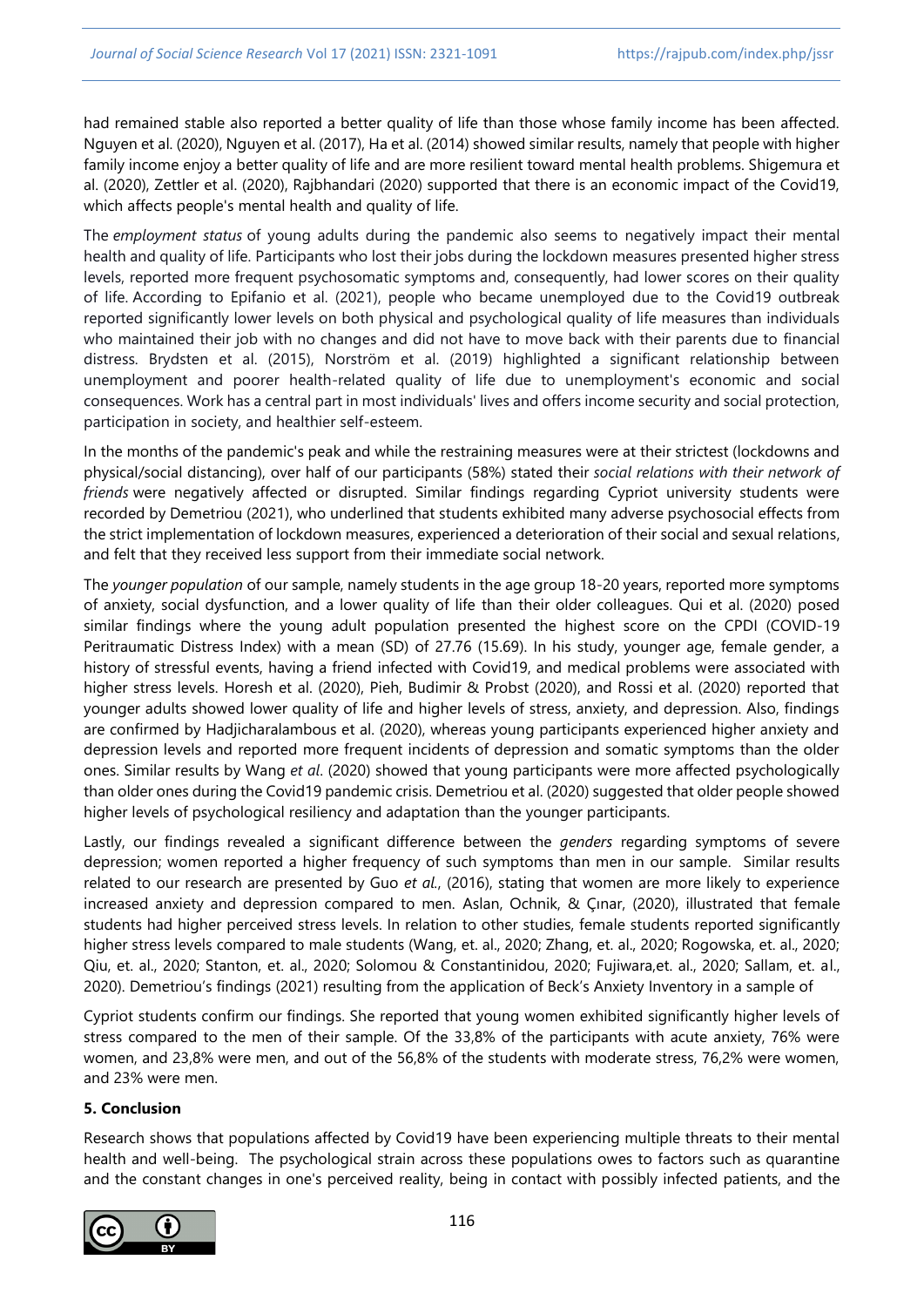constant looming existential anxiety. All these factors, plus many more, have a detrimental impact on the wellbeing of an individual. This impact is well documented among general populations and among university students (Andrews and Wilding 2004). Understanding the factors affecting peoples' psychological well-being during the Covid19 pandemic crisis is, therefore, of paramount importance.

Increasing reports and studies inform of higher frequencies of depression, anxiety, psychological distress and suicidal behaviors during COVID-19 which necessitates an in-depth understanding of the mental health epidemiology during this pandemic (Hossain et al., 2020).

It seems that younger adults are more vulnerable to higher levels of distress due to more exposure to a large amount of information from social media that can easily trigger stress (Cheng et al., 2014). Moreover, the younger adult group is prone to more unstable relationships, lack of economic independence, and less adaptive coping strategies (Jackson, 2002) compared to those who have had years of experience behind them (Demetriou, 2020). These factors may also contribute to the higher level of distress young adults face when confronted with harsh life situations.

We believe that individuals and society, in general, will require extensive and systematic interventions to heal the wounds in the aftermath of the Covid19 pandemic crisis. In this framework, governments must give vital importance and attention to the mental health of their citizens and especially to the well-being of their young citizens. Research results showed no magic formulas or characteristics that enable young people to adapt and cope with the difficulties in this situation. Young adults showed psychological resilience in some circumstances but not in others; the power of protective factors as a shield against difficulties and obstacles can change at different times in their lives. Therefore, it is crucial to design preventive programs to empower and support young people to successfully manage and adapt to the environment, despite the challenges, difficulties, and obstacles that will arise in their lives.

Given the Covid19 pandemic, crisis research has shown that the networks of family and friends, the community, and the individual characteristics of young adults play an essential role in the coping strategies they will implement to develop and maintain ongoing mental health and a high quality of life. Adaptation to the crisis requires, amongst other things, maintaining high activity levels, self-care, and keeping friends and family close. Learning to focus more on the positives rather than prioritizing the negatives is also essential for well-being in these times of adversity.

#### **Acknowledgements**

The authors are grateful to the people who participated in the research.

**Conflict of Interest:** The authors declare that the research was conducted in the absence of any commercial or financial relationships that could be construed as a potential conflict of interest.

#### **References**

- 1. Andrews, B., & Wilding, J. M. (2004). The relation of depression and anxiety to life‐stress and achievement in students. *British journal of psychology*, 95(4), 509-521
- 2. Arslan, G., & Yıldırım, M. (2021). Coronavirus stress, meaningful living, optimism, and depressive symptoms: a study of moderated mediation model. *Australian Journal of Psychology*, *73*(2), 113-124. do[i:https://doi.org/10.1080/00049530.2021.1882273](https://doi.org/10.1080/00049530.2021.1882273)
- 3. Aslan, I., Ochnik, D., & Çınar, O. (2020). Exploring perceived stress among students in Turkey during the COVID-19 pandemic. *International Journal of Environmental Research and Public Health*, *17*(23), 8961. do[i:https://doi.org/10.3390/ijerph17238961](https://doi.org/10.3390/ijerph17238961)
- 4. Bao, Y., Sun, Y., Meng, S., Shi, J., & Lu, L. (2020). 2019-nCoV epidemic: address mental health care to empower society. *The Lancet*, 395(10224), e37–e38. do[i:https://doi.org/10.1016/S0140-6736\(20\)30309-](https://doi.org/10.1016/S0140-6736(20)30309-3) [3](https://doi.org/10.1016/S0140-6736(20)30309-3)
- **5.** Batra, K., Sharma, M., Batra, R., Singh, T. P., & Schvaneveldt, N. (2021). Assessing the Psychological Impact of COVID-19 among College Students: An Evidence of 15 Countries. *Healthcare,* 9, (2) 222. Multidisciplinary Digital Publishing Institute. doi:https:// doi.org/10.3390/healthcare9020222

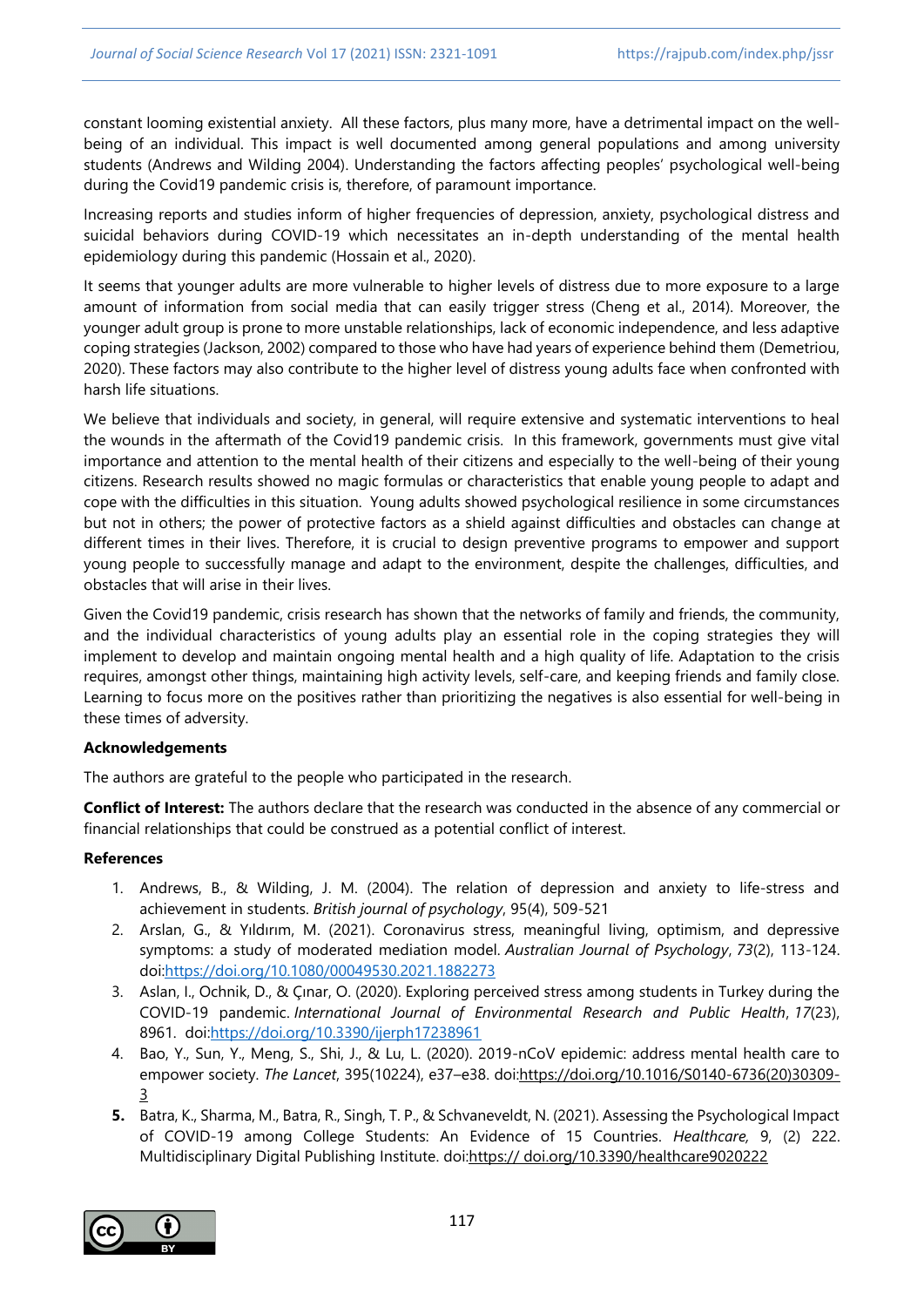- 6. Bhuiyan, A. I., Sakib, N., Pakpour, A. H., Griffiths, M. D., & Mamun, M. A. (2020). COVID-19-related suicides in Bangladesh due to lockdown and economic factors: case study evidence from media reports. *International Journal of Mental Health and Addiction*, 1-6. doi: [https://doi.org/10.1007/s11469-](https://doi.org/10.1007/s11469-020-00307-y) [020-00307-y.](https://doi.org/10.1007/s11469-020-00307-y)
- 7. Brooks, S. K., Webster, R. K., Smith, L. E., Woodland, L., Wessely, S., Greenberg, N., & Rubin, G. J. (2020). The psychological impact of quarantine and how to reduce it: Rapid review of the evidence. *The Lancet*, 395, 912-920. do[i:https://doi.org/10.1016/S0140-6736\(20\)30460-8.](https://doi.org/10.1016/S0140-6736(20)30460-8)
- 8. Brydsten, A., Hammarström, A., Strandh, M., & Johansson, K. (2015). Youth unemployment and functional somatic symptoms in adulthood: results from the Northern Swedish cohort. *The European Journal of Public Health*, *25*(5), 796-800. doi: <https://doi.org/10.1093/eurpub/ckv038>
- 9. Buchanan, J.L. (2012). Prevention of depression in the college student population: a review of the literature. *Arch Psychiatr Nurs.* 26(1):21-42. doi: 10.1016/j.apnu.2011.03.003. PMID: 22284078
- 10. Cao, W., Fang, Z., Hou, G., Han, M., Xu, X., Dong, J., & Zheng, J. (2020). The psychological impact of the COVID-19 epidemic on college students in China. *Psychiatry research,* 287 (5), 112934-40. doi: [10.1016/j.psychres.2020.112934](https://dx.doi.org/10.1016%2Fj.psychres.2020.112934)
- 11. Chang J, Yuan Y and Wang D (2020) Mental health status and its influencing factors among college students during the epidemic of new coronavirus pneumonia. *Journal of Southern Medical University* 40, 171–176.
- 12. Chen, C. Y., & Hong, R. Y. (2010). Intolerance of uncertainty moderates the relation between negative life events and anxiety. *Personality and Individual differences*, *49*(1), 49-53. doi:10.1016/j.paid.2010.03.006
- 13. Demetriou, L. (2021). The Impact of the Covid19 Lockdown Measures on Mental Health and Well-Being and the role of Resilience: A Review of Studies in Cyprus. *Journal of Humanities and Social Science*, 4 (3), 54-65. DOI: 10.9790/0837-2604035465
- 14. Demetriou, L., Drakontaides, M., & Hadjicharalambous, D. (2020). Psychological Resilience, Hope, and Adaptability as Protective Factors in Times of Crisis: A Study in Greek and Cypriot Society During the Covid-19 Pandemic. *Social Education Research*, 2 (1), 20-34. doi: <https://doi.org/10.37256/ser.212021618>
- 15. Demetriou, L., Keramioti, L., & Hadjicharalambous, D. (2021). Examining the Relationship between Distance Learning Processes and University Students' Anxiety in Times of COVID-19. *European Journal of Social Sciences Studies*, *6*(2), 123-141. doi: 10.46827/ejsss.v6i2.1012
- 16. Epifanio, M. S., Andrei, F., Mancini, G., Agostini, F., Piombo, M. A., Spicuzza, V., ... & La Grutta, S. (2021). The impact of COVID-19 pandemic and lockdown measures on quality of life among Italian general population. *Journal of Clinical Medicine*, *10*(2), 289. https://doi.org/ 10.3390/jcm10020289
- 17. Fountoulakis K, Iakovidis B, Iakovidis A, Christofidis A, Hierodiakonou Ch. (1997). The adjustment of Life Satisfaction inventory in the Greek population. *Psychiatry, 8*: 292-304
- 18. Fujiwara, D., Dolan, P., Lawton, R., Behzadnejad, F., Lagarde, A., Maxwell, C., Peytrignet, S. (2020). The Wellbeing Costs of COVID-19 in the UK: An Independent Research Report, Simetrica-Jacobsand; the London School of Economics and Political Science: 1–14. doi:10.3390/ijerph17238961
- 19. Garyfallos, G., Karastergiou, A., Adamopoulou, A., Moutzoukis, C., Alagiazidoy, E., Mala,D., & Garyfallos, A., (1991). Greek version of the General Health Questionnaire:Accuracy of translation and validity. *Acta psychiatric Scandinavica*, 84, 371-37.
- 20. Goldberg DP, Hillier VF. (1979). A scaled version of the General Health Questionnaire. *Psychological Medicine*, 9:139-145.
- 21. Greenfield, E. A., & Marks, N. F. (2006). Linked lives: Adult children's problems and their parents' psychological and relational well‐being. *Journal of Marriage and Family*, *68*(2), 442-454.
- 22. Gunnell, D., Appleby, L., Arensman, E., Hawton, K., John, A., Kapur, N., Khan, M., O'Connor, R. C., Pirkis, J., & COVID-19 Suicide Prevention Research Collaboration. (2020). Suicide risk and prevention during the COVID-19 pandemic. *The Lancet Psychiatry*, 7, 468–471. https://doi.org/10.1016/S2215- 0366(20)30171-1.

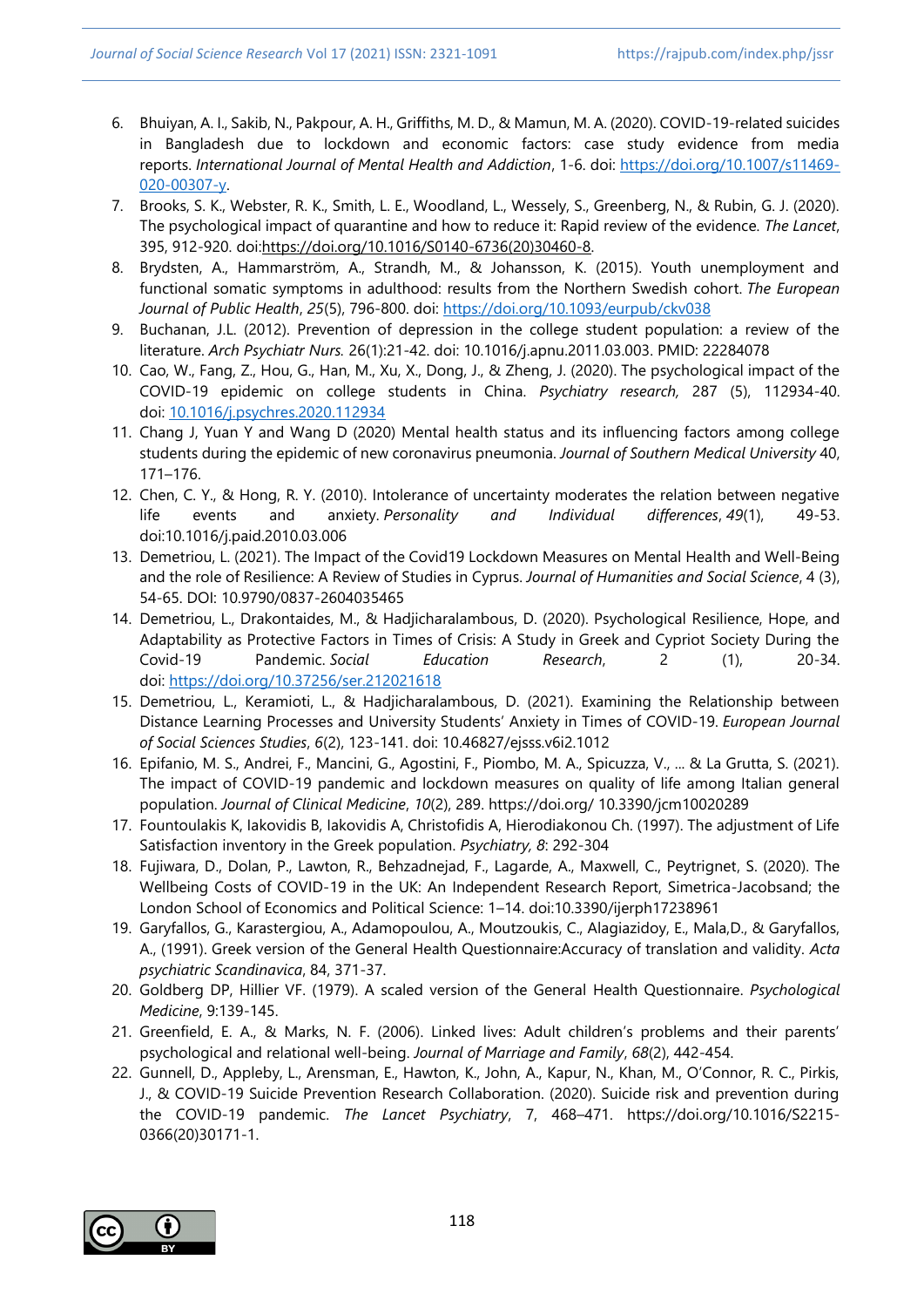- 23. Guo, X., Meng, Z., Huang, G., Fan, J., Zhou, W., Ling, W., ... & Su, L. (2016). Meta-analysis of the prevalence of anxiety disorders in mainland China from 2000 to 2015. *Scientific reports*, *6(1), 1-15.*  do[i:https://doi.org/10.1038/srep28033](https://doi.org/10.1038/srep28033)
- 24. Ha, N. T., Duy, H. T., Le, N. H., Khanal, V., & Moorin, R. (2014). Quality of life among people living with hypertension in a rural Vietnam community. *BMC Public Health*, *14(1), 833*. do[i:https://doi.org/10.1186/1471-2458-14-833](https://doi.org/10.1186/1471-2458-14-833)
- 25. Hadjicharalambous, D., Athanasiadi-Charchanti, D., & Demetriou, L. (2021). The Impact of the Covid-19 Social Isolation Measures on the Resilience and Quality of Life of Working Mothers. *Social Education Research*, 2(1), 41-51. doi: <https://doi.org/10.37256/ser.212021619>
- 26. Hadjicharalambous, D., Parlalis, S., & Erotocritou, K. (2020). The psychological impact of COVID-19 lockdown measures on Cypriots' mental health and quality of life. *Journal of Interdisciplinary Sciences*, *4*(2),15-28.
- 27. Ho, C. S., Chee, C. Y., & Ho, R. C. (2020). Mental health strategies to combat the psychological impact of COVID-19 beyond paranoia and panic*. Ann Acad Med Singapore*, 49(1), 1-3.
- 28. Horesh, D., Kapel Lev‐Ari, R., & Hasson‐Ohayon, I. (2020). Risk factors for psychological distress during the COVID‐19 pandemic in Israel: Loneliness, age, gender, and health status play an important role. *British Journal of Health Psychology*, *25*(4), 925-933. doi: [10.1111/bjhp.12455](https://dx.doi.org/10.1111%2Fbjhp.12455)
- 29. Hossain, M. M., Tasnim, S., Sultana, A., Faizah, F., Mazumder, H., Zou, L., & Ma, P. (2020). Epidemiology of mental health problems in COVID-19: A review. PMID: 33093946 PMCID: PMC7549174 doi: 10.12688/f1000research.24457.1
- 30. Kecojevic, A., Basch, C. H., Sullivan, M., & Davi, N. K. (2020). The impact of the COVID-19 epidemic on mental health of undergraduate students in New Jersey, cross-sectional study. *PloS one*, *15*(9), e0239696.

[doi:https://doi.org/10.1371/journal.pone.0239696](https://doi.org/10.1371/journal.pone.0239696)

- 31. Khan, A. H., Sultana, M. S., Hossain, S., Hasan, M. T., Ahmed, H. U., & Sikder, M. T. (2020). The impact of COVID-19 pandemic on mental health & wellbeing among home-quarantined Bangladeshi students: a cross-sectional pilot study. *Journal of affective disorders*, *277*, 121-128. doi: [10.1016/j.jad.2020.07.135](https://dx.doi.org/10.1016%2Fj.jad.2020.07.135)
- 32. Lai J, Ma S, Wang Y, Cai Z, Hu J, Wei N, Wu J, Du H, Chen T, Li R, Tan H, Kang L, Yao L, Huang M, Wang H, Wang G, Liu Z and Hu S (2020) Factors associated with mental health outcomes among health care workers exposed to coronavirus disease 2019. *JAMA Network Open* 3, 1–12. doi:10.1001/jamanetworkopen.2020.3976
- 33. Liu N, Zhang F, Wei C, Jia Y, Shang Z, Sun L, Wu L, Sun Z, Zhou Y, Wang Y and Liu W (2020) Prevalence and predictors of PTSS during COVID-19 outbreak in China hardest-hit areas: gender differences matter. *Psychiatry Research* 287, 1–7. doi: [10.1016/j.psychres.2020.112921](https://dx.doi.org/10.1016%2Fj.psychres.2020.112921)
- 34. Ma, Z., Zhao, J., Li, Y., Chen, D., Wang, T., Zhang, Z., & Liu, X. (2020). Mental health problems and correlates among 746 217 college students during the coronavirus disease 2019 outbreak in China. *Epidemiology and psychiatric sciences*, 29, e181. do[i:https://doi.org/10.1017/S2045796020000931](https://doi.org/10.1017/S2045796020000931)
- 35. Mamun, M. A., & Griffiths, M. D. (2020). First COVID-19 suicide case in Bangladesh due to fear of COVID-19 and xenophobia: Possible suicide prevention strategies. *Asian Journal of Psychiatry*,51, e102073. doi: [10.1016/j.ajp.2020.102073](https://dx.doi.org/10.1016%2Fj.ajp.2020.102073)
- 36. Massé R. (2000). Qualitative and quantitative analyses of psychological distress: methodological complementarity and ontological incommensurability. *Qual Health Res.,* 10(3):411-23. doi: 10.1177/104973200129118426. PMID: 10947485
- 37. McGregor, S. L.T. (2020). Conceptualizing family well-being [McGregor Monograph Series 202001]. Seabright, NS: McGregor Consulting Group. [www.consultmcgregor.com](http://www.consultmcgregor.com/)
- 38. Møller, V., & Roberts, B. J. (2021). *Quality of life and human well-being in Sub-Saharan Africa: prospects for future happiness*. Springer Nature.
- 39. Mudenda, S., Mukosha, M., Mwila, C., Saleem, Z., Kalungia, A. C., Munkombwe, D., & Kazonga15, E. (2021). Impact of the coronavirus disease on the mental health and physical activity of pharmacy students at the University of Zambia: a cross-sectional study. *International Journal of Basic & Clinical Pharmacology*, *10*(4), 324. doi: <https://dx.doi.org/10.18203/2319-2003.ijbcp20211010>

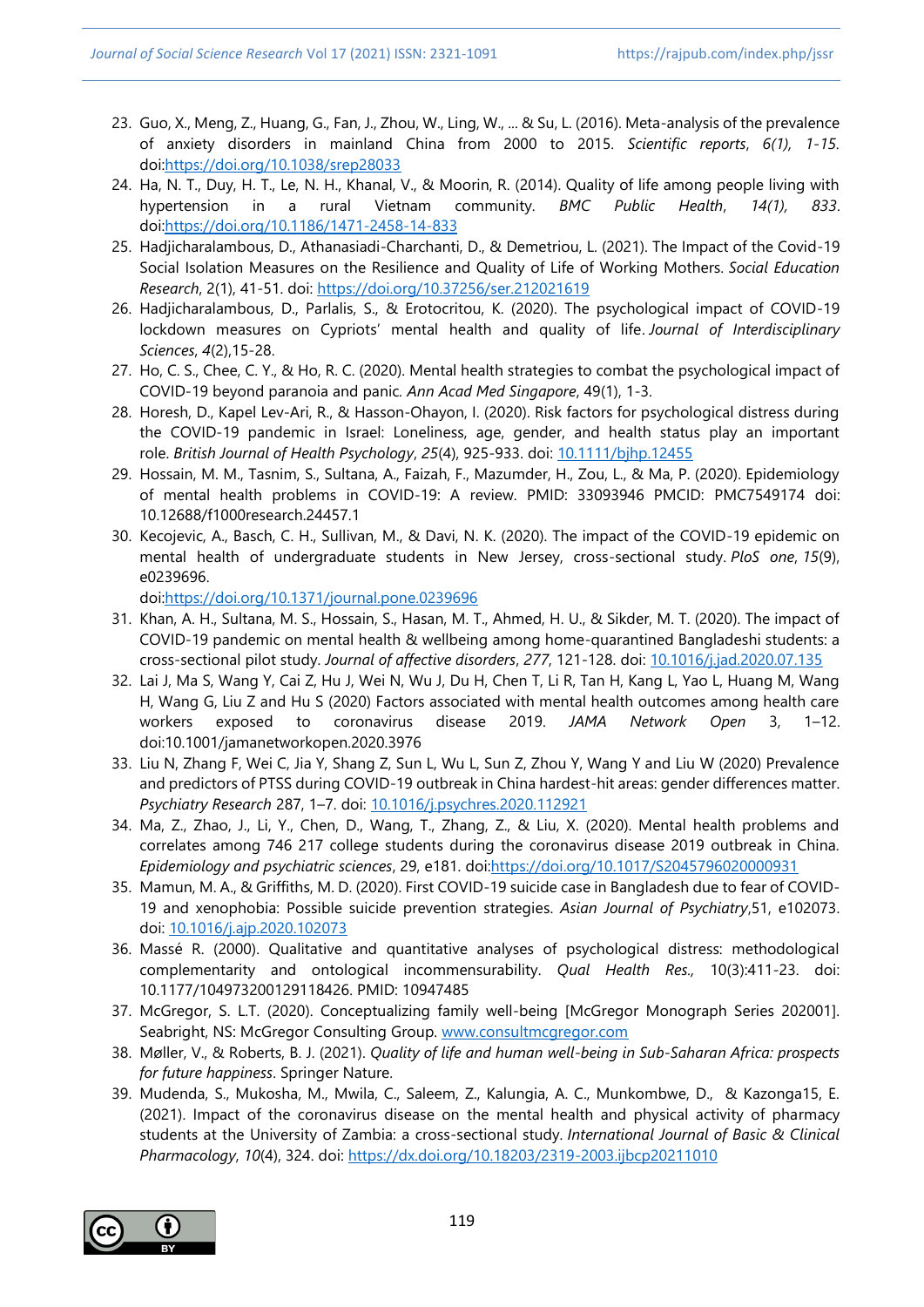- 40. Muthny FA, Koch U, Stump S., (1990). Quality of life in oncology patients. *Psychotherapy and Psychosomatics*, 54, 145-160.
- *41.* Nguyen, H. C., Nguyen, M. H., Do, B. N., Tran, C. Q., Nguyen, T. T., Pham, K. M., &Duong, T. H. (2020). People with Suspected Covid-19 Symptoms Were More Likely Depressed and Had Lower Health-Related Quality of Life: The Potential Benefit of Health Literacy. *Journal of Clinical Medicine*, 9(4), 965. do[i:https://doi.org/10.3390/jcm9040965](https://doi.org/10.3390/jcm9040965)
- 42. Nguyen, L. H., Tran, B. X., Le, Q. N. H., Tran, T. T., & Latkin, C. A. (2017). Quality of life profile of general Vietnamese population using EQ-5D-5L. *Health and Quality of Life Outcomes*, *15(1), 199.* do[i:https://doi.org/10.1186/s12955-017-0771-0](https://doi.org/10.1186/s12955-017-0771-0)
- 43. Norström, F., Waenerlund, A. K., Lindholm, L., Nygren, R., Sahlén, K. G., & Brydsten, A. (2019). Does unemployment contribute to poorer health-related quality of life among Swedish adults? *BMC Public Health*, *19*(1), 1-12. do[i:https://doi.org/10.1186/s12889-019-6825-y](https://doi.org/10.1186/s12889-019-6825-y)
- *44.* Park, M., Cook, A. R., Lim, J. T., Sun, Y., & Dickens, B. L. (2020). A systematic review of COVID-19 epidemiology based on current evidence. *Journal of Clinical Medicine*, *9(4), 967. doi:10.3390/jcm9040967*
- 45. Pfefferbaum, B., & North, C. S. (2020). Mental Health and the Covid-19 pandemic. *New England Journal of Medicine*. 383, doi:510-512 10.1056/NEJMp2008017
- 46. Pieh, C., Budimir, S., & Probst, T. (2020). The effect of age, gender, income, work, and physical activity on mental health during coronavirus disease (COVID-19) lockdown in Austria. *Journal of psychosomatic research*, *136*, do[i:10.1016/j.jpsychores.2020.110186](https://dx.doi.org/10.1016%2Fj.jpsychores.2020.110186)
- 47. Qiu, J., Shen, B., Zhao, M., Wang, Z., Xie, B., & Xu, Y. (2020). A nationwide survey of psychological distress among Chinese people in the COVID-19 epidemic: implications and policy recommendations. *General psychiatry*, *33*(2). doi[:10.1136/gpsych-2020-100213](https://dx.doi.org/10.1136%2Fgpsych-2020-100213)
- 48. Rajbhandari, M. M. S. (2020). Economy Pandemic: A Crisis Management towards Post COVID-19. A Commentary Opinion. *Journal of Interdisciplinary Sciences*, *4*(1), 1-8.
- 49. Rajkumar, R. P. (2020). Covid-19 and mental health: A review of the existing literature. *Asian Journal of Psychiatry*, do[i:10.1016/j.ajp.2020.102066](https://dx.doi.org/10.1016%2Fj.ajp.2020.102066)
- 50. Rogowska, A. M., Kuśnierz, C., & Bokszczanin, A. (2020). Examining anxiety, life satisfaction, general health, stress and coping styles during COVID-19 pandemic in Polish sample of university students. *Psychology Research and Behavior Management*, *13*, 797-811. do[i:10.2147/PRBM.S266511](https://dx.doi.org/10.2147%2FPRBM.S266511)
- 51. Rossi, R., Socci, V., Talevi, D., Mensi, S., Niolu, C., Pacitti, F., ... & Di Lorenzo, G. (2020). COVID-19 pandemic and lockdown measures impact on mental health among the general population in Italy. *Frontiers in psychiatry*, *11*, 790. do[i:https://doi.org/10.3389/fpsyt.2020.00790](https://doi.org/10.3389/fpsyt.2020.00790)
- 52. Sallam, M., Dababseh, D., Yaseen, A., Al-Haidar, A., Ababneh, N. A., Bakri, F. G., & Mahafzah, A. (2020). Conspiracy beliefs are associated with lower knowledge and higher anxiety levels regarding COVID-19 among students at the University of Jordan. *International journal of environmental research and public health*, *17*(14), 4915. 10.3390/ijerph17144915
- 53. Shah, K., Kamrai, D., Mekala, H., Mann, B., Desai, K., & Patel, R. S. (2020). Focus on mental health during the coronavirus (Covid-19) pandemic: applying learnings from the past outbreaks. *Cureus*, 12(3), e-7405. doi[:10.7759/cureus.7405](https://dx.doi.org/10.7759%2Fcureus.7405)
- 54. Shigemura, J., Ursano, R. J., Morganstein, J. C., Kurosawa, M., & Benedek, D. M. (2020). Public responses to the novel 2019 coronavirus (2019‐nCoV) in Japan: mental health consequences and target populations. *Psychiatry and Clinical Neurosciences, 74*(4), 281. doi: [10.1111/pcn.12988](https://dx.doi.org/10.1111%2Fpcn.12988)
- 55. Shimizu, K. (2020). 2019-nCoV, fake news, and racism. *The Lancet*, 395(10225), 685-686. do[i:https://doi.org/10.1016/S0140-6736\(20\)30357-3](https://doi.org/10.1016/S0140-6736(20)30357-3)
- 56. Solomou, I., & Constantinidou, F. (2020). Prevalence and predictors of anxiety and depression symptoms during the COVID-19 pandemic and compliance with precautionary measures: Age and sex matter. *International Journal of Environmental Research and Public Health*, *17*(14), 4924. doi:10.3390/ijerph17144924
- 57. Stanton, R., To, Q. G., Khalesi, S., Williams, S. L., Alley, S. J., Thwaite, T. L., ... & Vandelanotte, C. (2020). Depression, anxiety and stress during COVID-19: associations with changes in physical activity, sleep, tobacco and alcohol use in Australian adults. *International Journal of Environmental Research and Public Health*, *17*(11), 4065. doi:10.3390/ijerph17114065